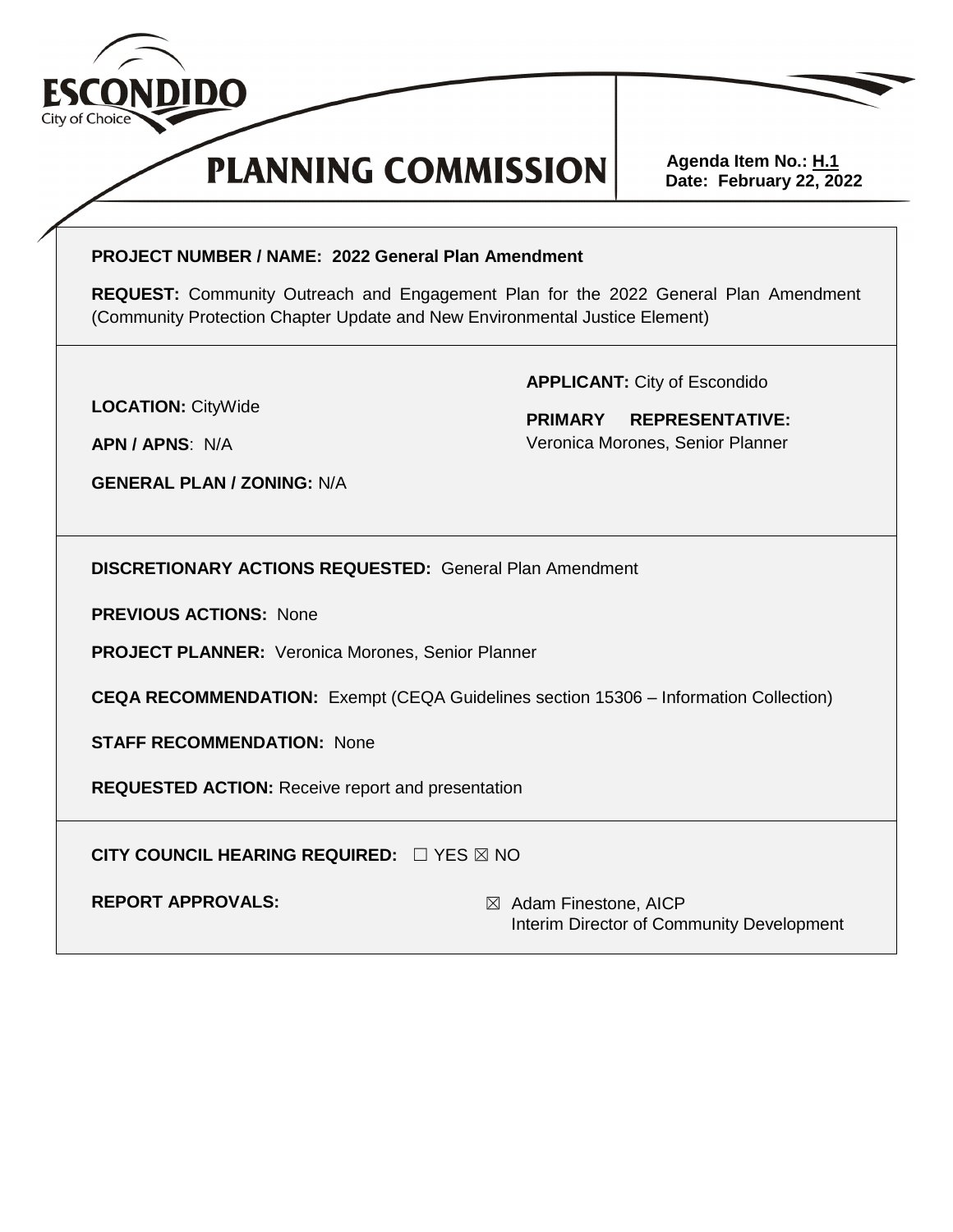Project Name: 2022 General Plan Amendment Planning Commission Meeting Date: February 22, 2022

### **A. BACKGROUND:**

On December 14, 2021, planning staff provided the Planning Commission with an update on the 6<sup>th</sup> cycle draft housing element, required update to the Community Protection chapter of the General Plan, and creation of a new environmental justice element, along with a general timeline for this concurrent work effort. An updated timeline is provided Attachment 1 with changes in **bold**.

Staff formally kicked off this concurrent work effort in November 2021. As part of the 2022 General Plan Amendment, which entails an update to the Community Protection chapter and a new Environmental Justice Element, staff has prepared a draft community outreach and engagement plan ("Plan"). The Plan is included on the 2022 GPA webpage, which is accessible via the link below.

#### **B. SUMMARY OF REQUEST:**

The 2022 General Plan Amendment is a policy document and does not involve any constructionrelated activities. Updates to the City's General Plan, as described below, would occur at a CityWide level, including within the City's sphere of influence.

1) Community Protection Chapter (Safety Element) Update

A safety element is one of nine elements of a general plan required by Government Code section 65302. The update to the Community Protection chapter of the General Plan, which serves as the City of Escondido's Safety Element, is required pursuant to Government Code section 65302(g) and will address topics related to fire hazards, climate adaptation and resiliency strategies, and evacuation routes.

2) Creation of an Environmental Justice Element

This project would overhaul the existing Community Health and Services chapter of the City's General Plan, which is an optional element (i.e., it is not a required element pursuant to Government Code section 65302). The chapter would be re-dedicated to environmental justice policies, goals, and objectives. The creation of an environmental justice element is required pursuant to Government Code section 65302(h) and will include the identification of disadvantaged communities (Gov't Code § 65302(h)(1)) within the City of Escondido, as well as topics including reduction in pollution exposure, the promotion of public facilities, food access, safe and sanitary homes, physical activity, and civic engagement in the public decision-making process.

This project would utilize the City's Community Health and Services chapter of the General Plan as a basis for the Environmental Justice Element because the Community Health and Services chapter currently addresses certain topics required of an environmental justice element, pursuant to Government Code section 65302(h). Including all policies, goals, and objectives related to environmental justice within one chapter of the City's General Plan will ensure consistency and simplify implementation. Existing topics within the Community Health and Services chapter that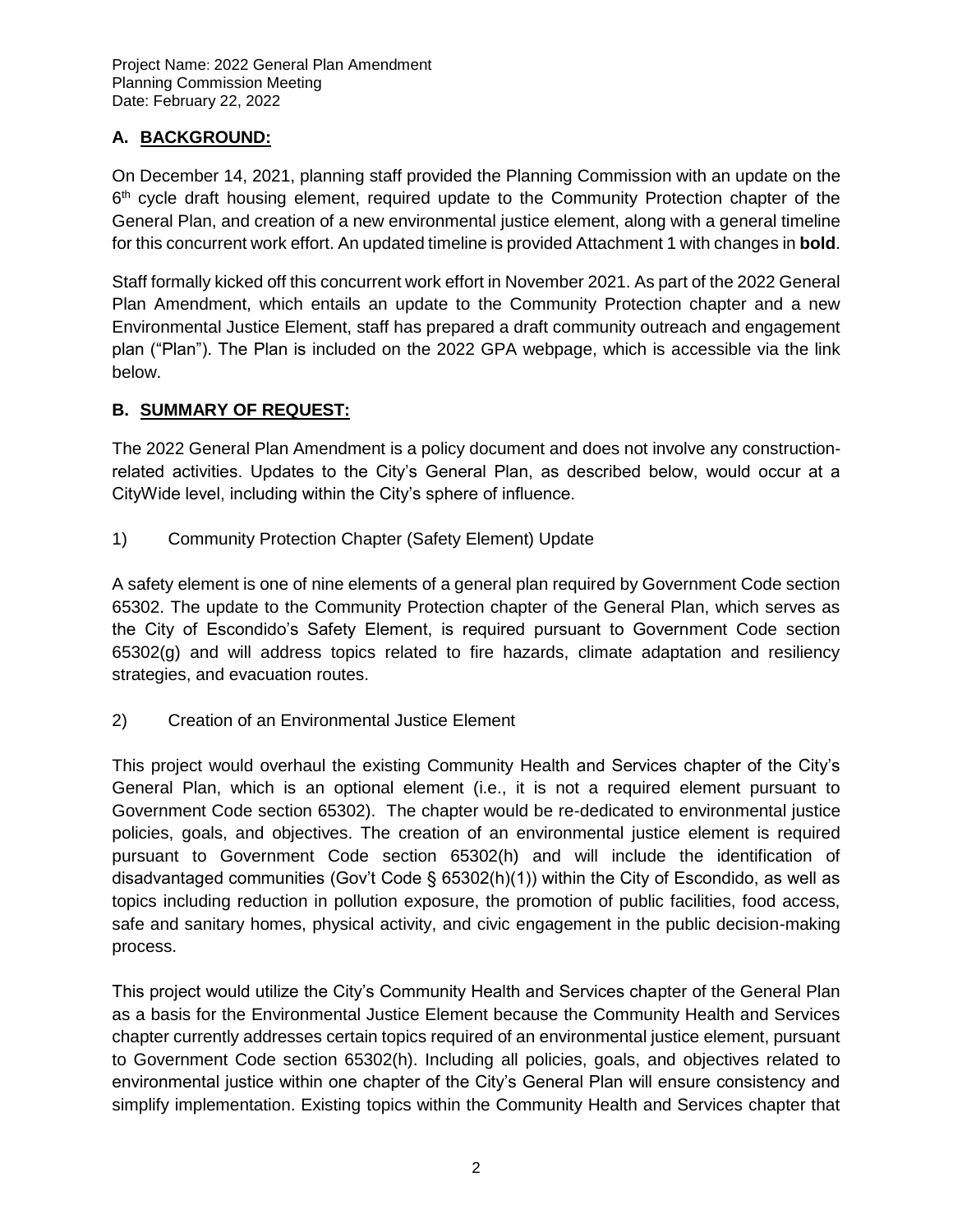Project Name: 2022 General Plan Amendment Planning Commission Meeting Date: February 22, 2022

are not explicitly required by Government Code section 65302(h) would remain within this revised element.

#### **C. FISCAL ANALYSIS:**

Aside from dedication of staff time, there is no fiscal impact associated with preparation and implementation of the Plan.

### **D. ENVIRONMENTAL STATUS:**

Consideration of this request is categorically exempt from additional environmental review pursuant to California Environmental Quality Act (CEQA) Guidelines section 15306 (Information Collection), as information and data will be collected to assist with the necessary General Plan element tasks as outlined above. The actual update to the Community Protection chapter (Safety Element) and creation of the Environmental Justice Element will be subject to further environmental review in the context of an appropriate environmental review document in compliance with CEQA requirements.

### **E. PUBLIC INPUT:**

The goal of the Plan is to solicit public input on the proposed 2022 General Plan Amendment. Staff has already consulted with numerous individuals and community organizations as part of the engagement effort to date. Additional outreach and engagement will occur as described in the attached Plan.

#### **F. CONCLUSION:**

Staff is requesting input from the Planning Commission and public on the Plan.

## **ATTACHMENTS:**

- 1. Project Timeline
- 2. Draft Community Outreach and Engagement Plan for the 2022 General Plan Amendment